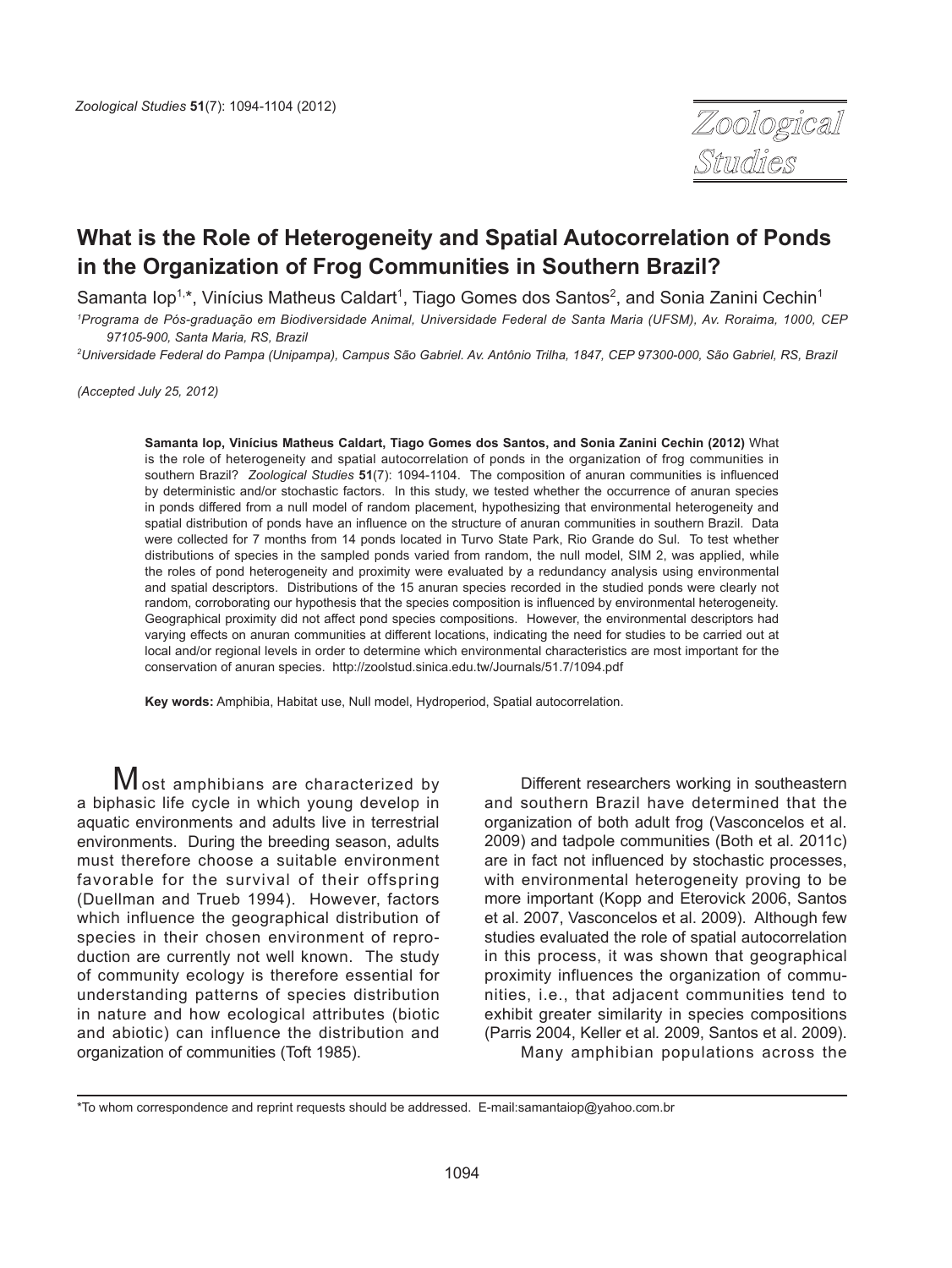world are currently in decline (Stuart et al*.* 2004). According to Hayes et al. (2010), the worldwide decline of amphibians is caused by the action of 5 factors: atmospheric change, environmental pollutants, habitat modification, invasive species, and pathogens. In Brazil, drastic environmental changes such as deforestation, habitat fragmentation, and conversion, fire, water and atmospheric pollution, and exotic species were identified as main factors responsible for population declines (Haddad and Sazima 1992, Silvano and Segalla 2005, Becker et al. 2007, Machado et al. 2012). In the state of Rio Grande do Sul, Brazil, the lack of knowledge regarding local amphibian species is a constraining factor with respect to assessing the conservation status of this group, with habitat loss considered the principal threat to species conservation (Garcia and Vinciprova 2003).

The present study was carried out with the following aims: i) to verify whether the occurrence of anuran species in the ponds differs from a null model of random distributions and ii) to explore the influence of environmental heterogeneity and spatial distributions of ponds on the structure of an anuran community in southern Brazil. The latter is significant since the complexity of local environments provides a great amount of shelter, moisture, and micro-habitats which can be used during the breeding season by anuran species (Parris and McCarthy 1999, Haddad and Prado 2005), while the geographic proximity between sites may result in neighboring ponds having a greater similarity in terms of species compositions than more distant ones (Parris 2004, Keller et al. 2009, Santos et al. 2009).

#### **MATERIALS AND METHODS**

The study was carried out in Turvo State Park (TSP) (27°14'32.98"S, 53°56'56.46"W; 100- 400 m in elevation), located in the municipality of Derrubadas in the extreme northwest of the state of Rio Grande do Sul, Brazil (Fig. 1). Covering a total area of 17,491 ha, the park has a perimeter of about 90 km, including part of the border between Brazil and Argentina and that between the Brazilian states of Rio Grande do Sul and Santa Catarina, both formed by the course of the Uruguay River (SEMA 2005). The local vegetation type is mesophytic semideciduous forest (*sensu* Oliveira-Filho et al. 2006) which belongs to the Misiones nucleus in the tropical seasonal

forests regional domain (*sensu* Prado 2000), with the park representing the largest remaining area of this vegetation type in the state (SEMA 2005). The regional climate is characterized as subtropical sub-humid with dry summers (ST SB v); the average annual temperature is 18.8°C (Maluf 2000), while the average annual rainfall is 1665 mm, with the lowest amounts falling in summer. There is no dry season (SEMA 2005). The local photoperiod ranges from a minimum of 10 h 26 min in the cold season to a maximum of 13 h 54 min in the warm season (Observatório Nacional Brasileiro 2011).

Data were collected monthly in 14 ponds of variable heterogeneity (Table 1). The sampling frequency ranged from 5 to 6 nights/month but was concentrated in the period from Sept. 2009 to Mar. 2010, which is the breeding season of most frog species in Rio Grande do Sul (Both et al. 2008, Santos et al. 2008). The method used for sampling anurans was 'sampling sites of reproduction' (*sensu* Scott Jr. and Woodward 1994). Searches were conducted from early evening to 24:00 along the



**Fig. 1.** Map of South America highlighting the state of Rio Grande do Sul, Brazil. Black point: Turvo State Park.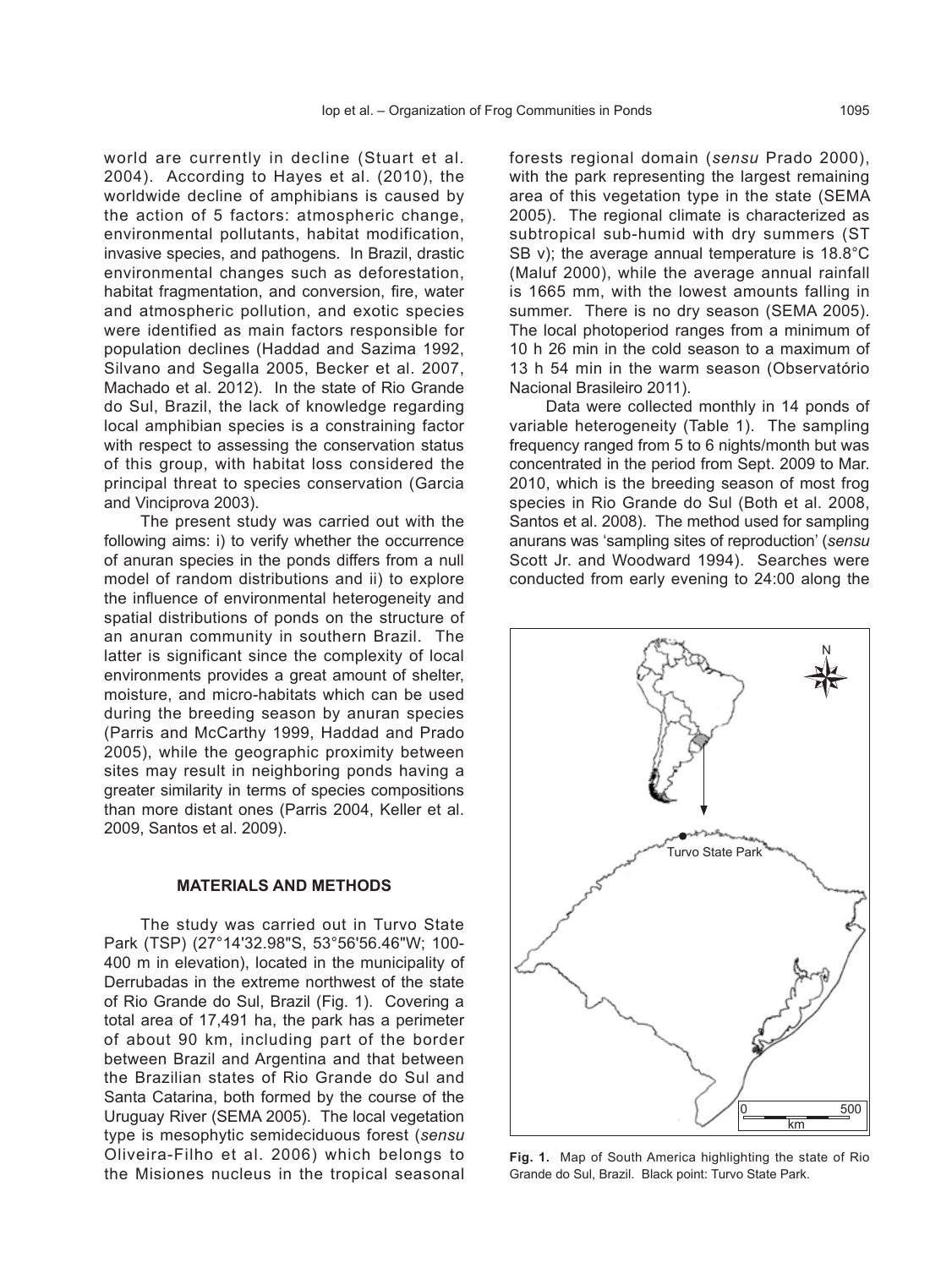perimeter of ponds, with the number of calling males used to evaluate species abundance. Sampling effort varied with the size and complexity of the ponds (Scott Jr. and Woodward 1994); greater effort was spent at ponds of greater area and/or complexity. Voucher specimens were deposited in the Scientific Collection of the Univ. Federal de Santa Maria (ZUFSM) (licenses of Secretaria Estadual do Meio Ambiente #302 and SISBIO/RAN #18320-1).

Pond heterogeneity was determined 3 times during the sampling period (at the beginning, middle, and end of the sampling period) in terms of 9 environmental descriptors adapted from Santos et al. (2007) and Vasconcelos et al. (2009) (Table 1): 1. maximum pond size  $(m<sup>2</sup>)$ , calculated in terms of the formula for an ellipse or circle; 2. hydroperiod gradient, including (1) temporary ponds that dried up at least once during the sampling period, (2) semi-permanent ponds with a size variation coefficient of > 50%, and (3) permanent ponds with a size variation coefficient of < 50%; 3. complexity of the pond edge, including (1) dry soil without vegetation, (2) dry soil with and without vegetation, (3) moist soil without vegetation, (4) moist soil with and without vegetation, (5) flooded soil without vegetation, and (6) flooded soil with and without vegetation; 4. percentage vegetation cover on the water surface; 5. number of vegetation profiles (strata) on the water surface; 6. number

of vegetation profiles (strata) at the pond edge; 7. percentage vegetation shading the water surface (canopy cover); 8. maximum depth (m); and 9. linear distance between the pond and the nearest park boundary (km).

To test whether the distribution of species in the different ponds differed from chance, the null model, SIM2, was applied (with fixed lines and equiprobable columns; Gotelli and Entsminger 2009). In total, 5000 simulations were generated by substituting community null sequences (sequential swap) (Gotelli and Entsminger 2003 2009), while degenerate matrices were retained (Gotelli and Entsminger 2009). The index used in the model was the variance ratio (V-ratio) (Robson 1972), a robust index which was applied here to measure the variability in the number of species per pond. The analysis was performed using the EcoSim 7.72 (Gotelli and Entsminger 2009).

Evaluation of the roles of pond heterogeneity and geographical proximity on the organization of the studied frog communities was performed via a redundancy analysis (RDA). The RDA assumes that species exhibit linear relationships with environmental gradients (Palmer 2010). Three matrices were built for the RDA: (1) a data matrix containing the maximum abundance of species recorded in the ponds during the sampling period, to avoid overestimation (Vasconcelos and Rossa-Feres 2005, Santos et al. 2008); (2) a matrix of

**Table 1.** Summary of the heterogeneity of 14 ponds studied at Turvo State Park, Rio Grande do Sul, Brazil, from Sept. 2009 to Mar. 2010. A, area (m<sup>2</sup>); H, hydroperiod; HE, heterogeneity of the pond edge; PVM, percentage vegetation cover on the water surface; NVM, number of profiles (strata) of vegetation on the water surface; NVE, number of profiles (strata) of vegetation at the pond edge; PVC, percentage vegetation cover over the water surface (canopy); D, depth (m); DE, distance in relation to nearest park boundary (km)

|                 |          | Geographic coordinates |         |                |     |            |            |            |            |              |      |  |  |  |
|-----------------|----------|------------------------|---------|----------------|-----|------------|------------|------------|------------|--------------|------|--|--|--|
| Pond            | Latitude | Longitude              | A       | н              | HE. | <b>PVM</b> | <b>NVM</b> | <b>NVE</b> | <b>PVC</b> | D            | DE   |  |  |  |
| P <sub>1</sub>  | 27.22950 | 53.85012               | 3481.50 | 3              | 3   | 99         | 4          | 3          | 10         | 2            | 0.41 |  |  |  |
| P <sub>2</sub>  | 27.22895 | 53.85163               | 2945.24 |                | 3   | 100        | 3          | 3          | 15         | 0.7          | 0.44 |  |  |  |
| P <sub>3</sub>  | 27.22421 | 53.85171               | 3080.33 | $\overline{2}$ | 3   | 90         | 6          | 4          | 20         | $\mathbf{1}$ | 0.75 |  |  |  |
| P <sub>4</sub>  | 27.21384 | 53.85475               | 1017.72 | $\overline{2}$ | 3   | 98         | 5          | 4          | 100        | 0.6          | 1.78 |  |  |  |
| P <sub>5</sub>  | 27.20964 | 53.85494               | 972.01  |                | 3   | 99         | 3          | 4          | 40         | 0.1          | 1.91 |  |  |  |
| P <sub>6</sub>  | 27.19548 | 53.84459               | 679.59  |                | 4   | 95         | 3          | 4          | 10         | 0.65         | 1.49 |  |  |  |
| P7              | 27.19646 | 53.84517               | 2247.81 | 2              | 5   | 98         | 4          | 3          | 10         | 1.5          | 1.55 |  |  |  |
| P <sub>8</sub>  | 27.19697 | 53.84478               | 3785.80 |                | 3   | 99         | 4          | 3          | 10         | $\mathbf{1}$ | 1.59 |  |  |  |
| P <sub>9</sub>  | 27.19404 | 53.84396               | 1297.79 |                |     | 100        | 3          | 3          | 10         | 0.4          | 1.68 |  |  |  |
| P <sub>10</sub> | 27.24038 | 53.97161               | 856.39  | 2              | 4   | 95         | 3          | 6          | 10         | 0.8          | 0.98 |  |  |  |
| P <sub>11</sub> | 27.23855 | 53.97725               | 623.56  |                | 3   | 99         | 4          | 4          | 40         | 0.55         | 1.29 |  |  |  |
| P <sub>12</sub> | 27.23772 | 53.97947               | 1273.17 |                | 3   | 98         | 3          | 5          | 20         | 0.8          | 1.46 |  |  |  |
| P <sub>13</sub> | 27.97845 | 53.97845               | 4241.15 |                | 3   | 100        | 5          | 4          | 10         | 0.3          | 1.66 |  |  |  |
| P <sub>14</sub> | 27.21898 | 53.99819               | 781.55  | 2              | 4   | 100        | 4          | 3          | 50         | 0.5          | 1.55 |  |  |  |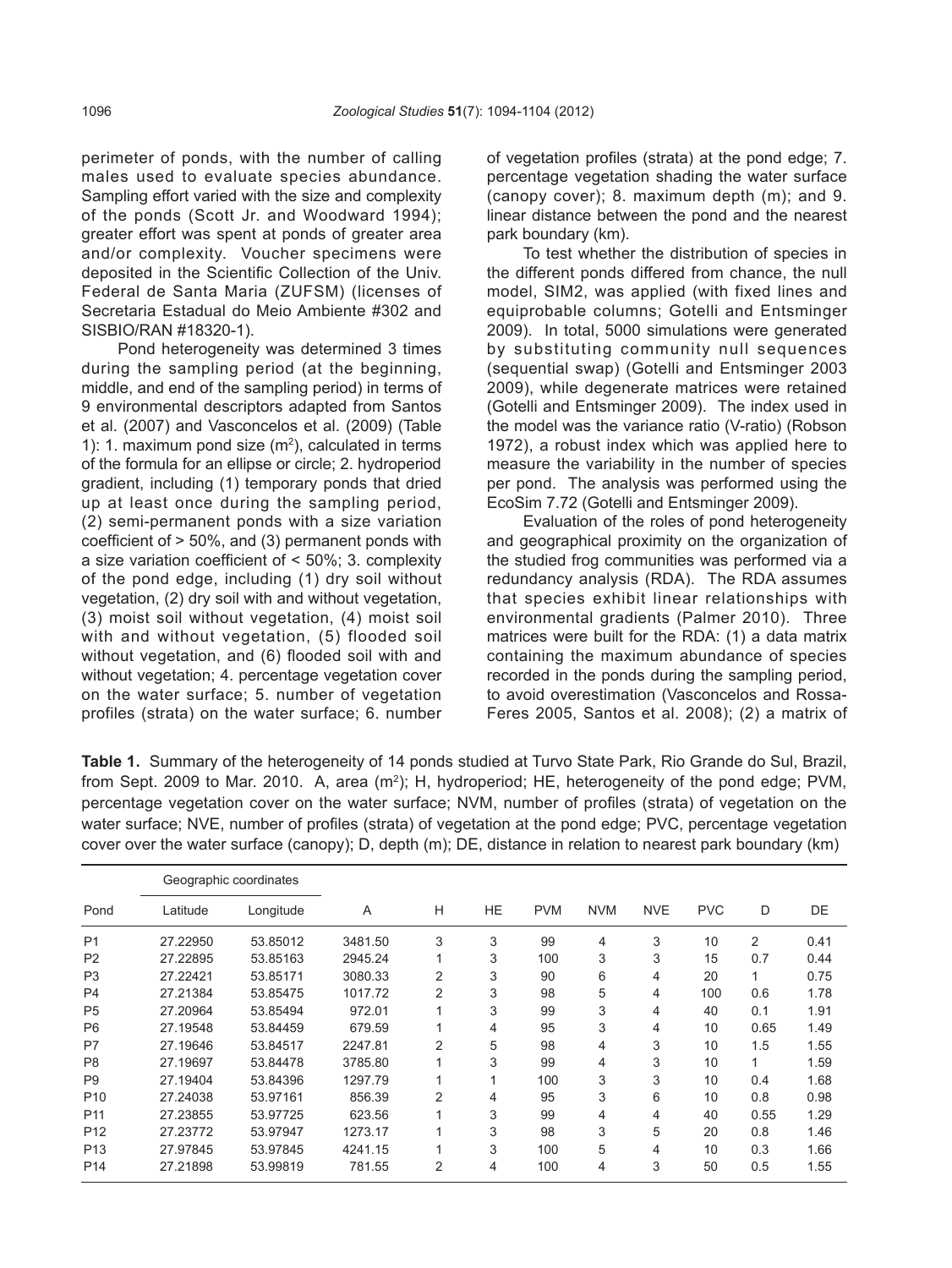pond heterogeneity; and (3) a matrix representing the spatial distribution of ponds determined using the principal coordinates of the neighbor matrices algorithm (PCNM) (Borcard and Legendre 2002). To construct the 2nd matrix, a principal component analysis (PCA) was performed to summarize the environmental variables that showed correlations. We used the 1st and 2nd PCA axes, which were responsible for most of the data variation. After the data were summarized, the PCA axes were correlated with environmental variables to determine the contribution of each variable to the formation of the 1st and 2nd axes. The PCA results explained 52.67% of total data variability, of which axis 1 was responsible for 31.70%. This axis was positively correlated with the percentage vegetation cover on the water surface and the distance to the nearest park boundary, and negatively related to pond area, hydroperiod, and depth. Explaining 20.97% of the data variability, axis 2 was positively related to the heterogeneity of the pond edge, the number of profiles (strata) of vegetation at the pond edge, and the percentage of vegetation shading the water surface (canopy), and negatively correlated with the area and percentage vegetation cover on the water surface. The 3rd matrix was used to test for possible effects of pond proximity on the structure of frog communities. This effect, also known as spatial autocorrelation, refers to the potential lack of independence among samples (i.e., ponds) due to geographic proximity (Legendre and Legendre 1998). This spatial matrix was subjected to a process of manual selection (999 Monte Carlo permutations) in order to determine the significance of each of the 7 axes generated via the PCNM. After this process was carried out, none of the axes was retained in the model ( $p > 0.05$ ), showing that geographic proximity between ponds did not influence the structure of TSP frog community. As a result, the spatial matrix was not included in the subsequent analysis. Potential multicollinearity among environmental descriptors was measured in terms of variance inflation (VIF) (ter Braak 1986). Descriptors associated with high VIF values (> 20) are indicative of multicollinearity, which produces unstable estimates in regression equations due to the redundancy of information (ter Braak 1986). In this study, all environmental descriptors presented low VIF values (< 20).

The abundance matrix was Log10-transformed (for correction of data heteroscedasticity, *sensu* Zar 1999). The heterogeneity matrix was either arcsine or square root-transformed,

depending on the variable (Krebs 1999), before being stan-dardized using the standard deviation in order to eliminate any heterogeneity of original data variance (Clarke and Gorley 2006). The RDA was performed using the CANOCO 4.5 for Windows (ter Braak and Smilauer 1998), while the PCA and PCNM axes were obtained via package ʻvegan' in the R environment (Oksanen et al. 2011). Correlations between the scores of the 1st and 2nd PCA axes and variables were determined using BioEstat 5.0 (Ayres et al. 2007).

### **RESULTS**

We recorded 14 native and 1 exotic frog species at the monitored ponds (Table 2). Distributions of these species significantly differed from random (V-ratio: mean observed = 2.59, mean simulated = 1.00; *p* < 0.01).

No PCNM axis representing the spatial distributions of ponds was included in the RDA. The 4 RDA axes, representing correlations between the abundances of frog species in ponds and their heterogeneity, were significant (*F* = 1.33;  $p$  < 0.05), and explained 61.7% of the total data variation. The 1st and 2nd axes were responsible for 52.4% of the total variation, with the 1st axis alone explaining 44.7% of the total inertia (*F* = 4.04;  $p$  < 0.01) (Table 3). The 1st axis was positively correlated with pond area, the number of profiles (strata) of vegetation at the pond edge, and pond depth, and negatively related to the percentage vegetation shading the water surface (canopy cover). The 2nd axis was positively correlated with the percentage vegetation shading the water surface (canopy cover), number of profiles (strata) of vegetation at the pond edge, and pond depth, and negatively related to pond area (Table 4).

From the triplot, it was clear that most species recorded in TSP (*Dendropsophus minutus*, *Elachistocleis bicolor*, *Hypsiboas faber*, *Leptodactylus latrans*, *L. mystacinus*, *Lithobates catesbeianus*, *Phyllomedusa tetraploidea*, *Physalaemus cuvieri*, *P.* cf*. gracilis*, *Scinax fuscovarius*, *S. granulatus*, and *S. perereca*) preferred ponds with a long hydroperiod which tended to be deeper, have larger areas and lower percentages of shading and vegetation on the water surface, and ponds located away from the park's boundary (P1, P3, P7, and P10). In contrast, *Leptodactylus plaumanni* was found to be associated with ponds with a short hydroperiod and shallow depth (P6 and P9), while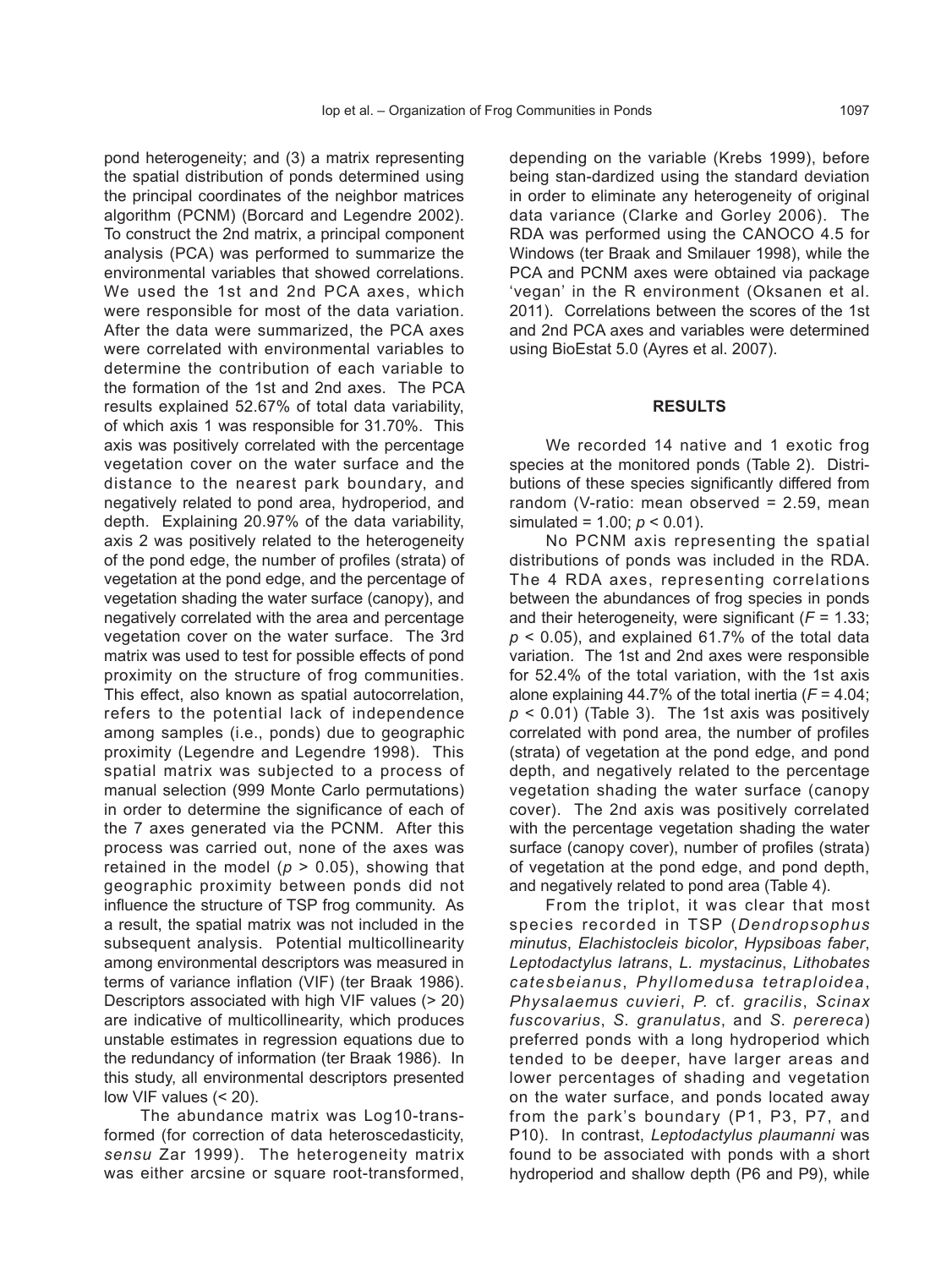*Proceratophrys avelinoi* was observed at ponds with a high percentage of vegetation cover on the water surface (P5). *Phyllomedusa tetraploidea*  was recorded mostly in permanent and semipermanent ponds (Fig. 2).

### **DISCUSSION**

Distributions of the 15 anuran species found in the monitored ponds were clearly not random, with V-ratio index values showing a positive variance between species (average observed > 1), a result which demonstrated that most pairs of anuran species tended to select the same ponds for reproduction. In testing the species distribution of anuran communities of both adults and larvae (Vasconcelos et al. 2009, Both et al. 2011a), the use of null models showed that species were not randomly distributed across all available ponds in a given area. In those earlier studies, the structure of anuran communities was explained as a potential result of interaction among species, some kind of habitat selection, processes linked to spatial autocorrelation, and phylogenetic constraints.

In the present study, the structure of anuran communities was not influenced by the spatial

**Table 2.** Maximum abundance data for anuran species recorded in the 14 ponds monitored at Turvo State Park, Rio Grande do Sul, Brazil, from Sept. 2009 to Mar. 2010. \*Exotic species; RM, reproductive mode (*sensu* Haddad & Prado 2005)

|                           | Pond           |                |                |                |                |                |                |                |                |                 |                 |                 |                 |                 |           |
|---------------------------|----------------|----------------|----------------|----------------|----------------|----------------|----------------|----------------|----------------|-----------------|-----------------|-----------------|-----------------|-----------------|-----------|
| Taxa                      | P <sub>1</sub> | P <sub>2</sub> | P <sub>3</sub> | P <sub>4</sub> | P <sub>5</sub> | P <sub>6</sub> | P7             | P <sub>8</sub> | P <sub>9</sub> | P <sub>10</sub> | P <sub>11</sub> | P <sub>12</sub> | P <sub>13</sub> | P <sub>14</sub> | <b>RM</b> |
| Cycloramphidae            |                |                |                |                |                |                |                |                |                |                 |                 |                 |                 |                 |           |
| Proceratophrys avelinoi   | $\Omega$       | 0              | $\Omega$       | $\Omega$       | 5              | 0              | $\Omega$       | $\Omega$       | 0              | 0               | 0               | 0               | 0               | 0               |           |
| Hylidae                   |                |                |                |                |                |                |                |                |                |                 |                 |                 |                 |                 |           |
| Dendropsophus minutus     | 24             | 35             | 41             | 9              | $\Omega$       | 10             | 27             | 30             | 2              | 35              | 3               | 12              | 19              | 4               |           |
| Hypsiboas faber           | 8              | 1              | 9              | $\overline{2}$ |                | $\Omega$       | 17             | 1              | 0              | 5               | 0               | 4               |                 |                 | 4         |
| Phyllomedusa tetraploidea | 6              | 0              |                | $\Omega$       | $\Omega$       |                | 2              | 0              | 0              | 10              | 0               | 5               | $\Omega$        |                 | 24        |
| Scinax aromothyella       | $\mathbf{0}$   | 11             | 8              | $\overline{2}$ |                |                |                | $\overline{2}$ | 4              | 4               | 6               | 5               | $\overline{2}$  |                 |           |
| Scinax fuscovarius        | 15             | 7              | 22             | 6              | $\Omega$       | 0              | 5              | 24             | $\overline{2}$ | 22              | 1               | 0               | 12              | 0               |           |
| Scinax granulatus         | 17             | 0              | 22             | 1              | $\Omega$       | 33             | 51             | 0              | 0              | 4               | 0               | 13              | 62              | 0               |           |
| Scinax perereca           | 19             | $\overline{2}$ | 52             | 9              | $\Omega$       | 0              | 14             | 76             | 0              | 34              | 2               | 13              | 2               | 12              |           |
| Leptodactylidae           |                |                |                |                |                |                |                |                |                |                 |                 |                 |                 |                 |           |
| Leptodactylus latrans     | 15             | 20             | 24             | 6              | $\Omega$       | 0              | 11             | 1              | 2              | 25              | 0               | 7               | $\overline{2}$  | $\overline{2}$  | 11        |
| Leptodactylus mystacinus  | 8              | 32             | 15             | 4              | $\Omega$       | 5              | 12             | 4              | 8              | 16              | 0               | 8               | 17              | 7               | 30        |
| Leptodactylus plaumanni   | $\mathbf 0$    | 7              | $\Omega$       | 0              |                | 3              | $\overline{2}$ | 5              | 6              | 0               | 0               | 0               | 13              |                 | 30        |
| Physalaemus cuvieri       | 14             | 7              | 11             | 5              | $\Omega$       | 1              | 18             | 1              | 0              | 25              | 0               | 2               | 3               |                 | 11        |
| Physalaemus cf. gracilis  | 6              | 9              | 9              | 2              | $\Omega$       | 6              | 14             | 5              | 3              | 3               | $\overline{2}$  | 9               | 11              | 9               | 11        |
| Microhylidae              |                |                |                |                |                |                |                |                |                |                 |                 |                 |                 |                 |           |
| Elachistocleis bicolor    | 4              | 6              | 3              | 1              | $\Omega$       | 3              | $\overline{2}$ | 0              | 0              | $\overline{2}$  | 8               | $\overline{1}$  | 11              | 0               |           |
| Ranidae                   |                |                |                |                |                |                |                |                |                |                 |                 |                 |                 |                 |           |
| Lithobates catesbeianus*  | 23             | 0              | 12             | $\mathbf{0}$   | $\Omega$       | 3              | 14             | $\overline{2}$ | 0              | 0               | $\overline{2}$  | $\Omega$        | 0               | $\Omega$        |           |

**Table 3.** Summary of the results of a redundancy analysis investigating relationships between abundances of anuran species and pond heterogeneity variables, derived from data recorded between Sept. 2009 and Mar. 2010 at Turvo State Park, Rio Grande do Sul, Brazil

|                                                                    | Axis 1 | Axis 2 | Axis 3 | Axis 4 |
|--------------------------------------------------------------------|--------|--------|--------|--------|
| Eigenvalue                                                         | 0.447  | 0.077  | 0.055  | 0.038  |
| Species-environment correlation                                    | 0.977  | 0.817  | 0.7    | 0.739  |
| Cumulative percentage variance of species data                     | 44.7   | 52.4   | 57.9   | 61.7   |
| Cumulative percentage variance of species-environment relationship | 65.7   | 77     | 85.1   | 90.6   |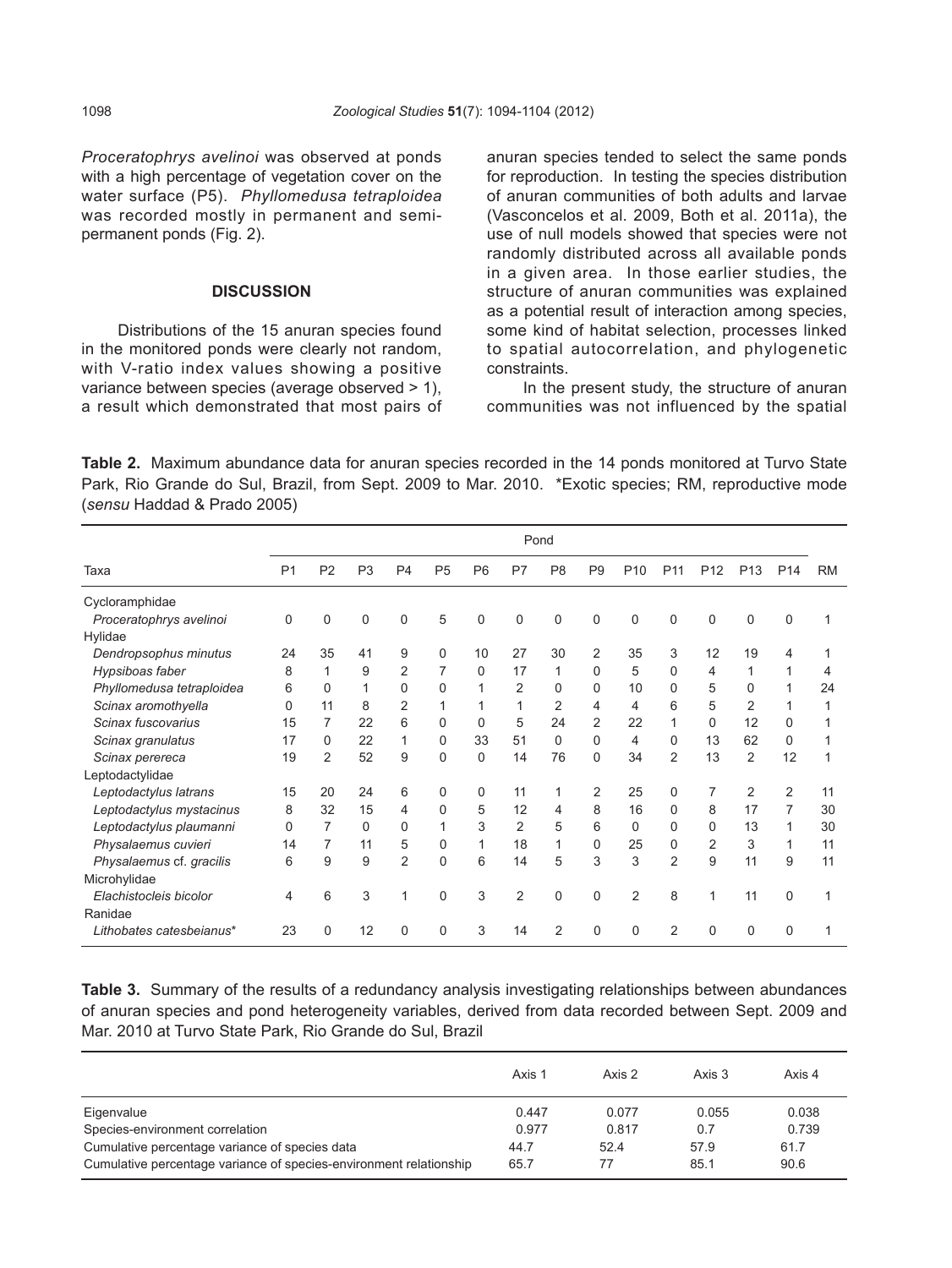

**Fig. 2.** Triplot ordination showing the 1st and 2nd axes of the redundancy analysis considering ponds, anuran species, and heterogeneity descriptors derived from data recorded between Sept. 2009 and Mar. 2010 in Turvo State Park, Rio Grande do Sul, Brazil. A, area (m<sup>2</sup>); H, hydroperiod; PVM, percentage vegetation cover on the water surface; NVE, number of profiles (strata) of vegetation at the pond edge; PVC, percentage vegetation cover over the water surface (canopy); D, depth (m); HE, heterogeneity of the pond edge; DE, distance in relation to nearest park boundary (km); *Dmi*, *Dendropsophus minutus*; *Ebic*, *Elachistocleis bicolor*; *Hfab*, *Hypsiboas faber*; *Llat*, *Leptodactylus latrans*; *Lmys*, *L. mystacinus*; *Lpla*, *L. plaumanni*; *Lcat*, *Lithobates catesbeianus*; *Ptet*, *Phyllomedusa tetraploidea*; *Pgra*, *Physalaemus* cf. *gracilis*; *Pcuv*, *P. cuvieri*; *Pave*, *Proceratophrys avelinoi*; *Saro*, *Scinax aromothyella*; *Sfus*, *S. fuscovarius*; *Sgra*, *S. granulatus*; *Sper*, *S. perereca*.

**Table 4.** Canonical coefficients and correlations for environmental variables automatically selected during the redundancy analysis procedure for the 14 ponds monitored between Sept. 2009 and Mar. 2010 in Turvo State Park, Rio Grande do Sul, Brazil. A, area (m<sup>2</sup>); H, hydroperiod; HE, heterogeneity of the pond edge; PVM, percentage vegetation cover on the water surface; NVE, number of profiles (strata) of vegetation at the pond edge; PVC, percentage vegetation cover over the water surface (canopy); D, depth (m); DE, distance in relation to nearest park boundary (km)

|            |           |           | Canonical coefficients |           | Correlation coefficients |           |           |           |  |  |  |
|------------|-----------|-----------|------------------------|-----------|--------------------------|-----------|-----------|-----------|--|--|--|
|            | Eixo 1    | Eixo 2    | Eixo 3                 | Eixo 4    | Eixo 1                   | Eixo 2    | Eixo 3    | Eixo 4    |  |  |  |
| A          | 0.4912    | $-0.5449$ | 0.381                  | $-0.0086$ | 3.8502                   | $-1.3104$ | 0.6332    | $-0.0159$ |  |  |  |
| H          | 0.3027    | 0.3107    | $-0.288$               | 0.3713    | 1.9594                   | 0.6172    | $-0.3953$ | 0.5704    |  |  |  |
| <b>HE</b>  | 0.1429    | $-0.2125$ | $-0.3185$              | 0.2685    | 1.2857                   | $-0.5865$ | $-0.6077$ | 0.5733    |  |  |  |
| <b>PVM</b> | $-0.1578$ | 0.1312    | 0.2073                 | 0.3955    | $-1.3118$                | 0.3348    | 0.3656    | 0.7805    |  |  |  |
| <b>NVE</b> | 0.3254    | 0.3783    | 0.3265                 | 0.8128    | 2.5552                   | 0.9115    | 0.5437    | 1.5148    |  |  |  |
| <b>PVC</b> | $-0.0807$ | 0.5061    | 0.4825                 | $-0.6498$ | $-0.6039$                | 1.1619    | 0.7655    | $-1.154$  |  |  |  |
| D          | 0.3824    | 0.4085    | $-0.2495$              | $-0.7101$ | 2.1793                   | 0.7142    | $-0.3015$ | $-0.9602$ |  |  |  |
| DE         | 0.0107    | $-0.1519$ | $-0.9929$              | $-0.1099$ | 0.0832                   | $-0.3638$ | $-1.6435$ | $-0.2037$ |  |  |  |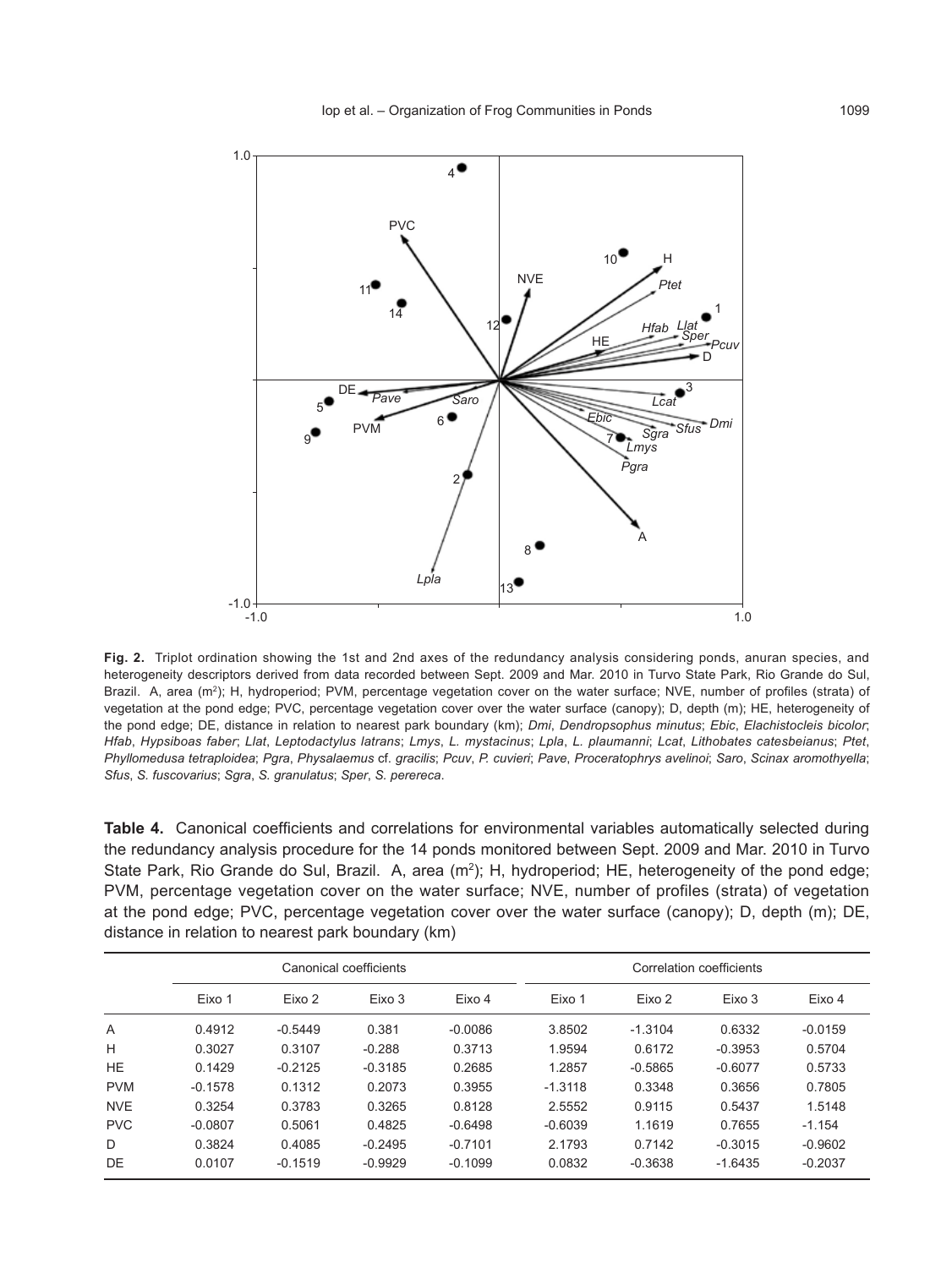distribution of ponds. This result indicates that anuran communities along the studied ponds were independent regarding their structure (*sensu* Legendre and Legendre 1998). However, several studies reported that geographically close ponds tend to exhibit greater similarities in the composition of their resident anuran species (Wells 2007, Santos et al. 2009, Vasconcelos et al. 2009, Chen et al. 2011), supporting the spatial autocorrelation hypothesis. These conflicting results may have been due to the type of environment studied, since, curiously, most studies reporting the importance of geographical distance were carried out in open unforested areas. Future studies must therefore show if movements of individuals between water bodies are facilitated in the open with respect to forest environments, since the latter tend to have greater structural complexity.

Finally, the hypothesis that the community structure is influenced by some attribute of pond heterogeneity was confirmed by the former's correlation with pond area, depth, hydroperiod, percentage vegetation shading the water surface, the number of edge types, and the distance from the nearest park boundary. The influence of pond size on anuran species in TSP is possibly related to resource availability. With their more numerous microhabitats i.e., sites used for calling and/or spawning, larger ponds may be considered larger 'targets' and can thus be colonized by a greater number of individuals. In addition, larger ponds often have decreased rates of local extinction due to their ability to support larger populations, and provide more stable physical and chemical conditions (Kiflawi et al. 2003). In the present study, the large ponds monitored seemed to act as open environments, i.e., as large forest clearings, since they usually exhibited low levels of plant shading (canopy). In fact, this type of water body was frequently colonized by anuran species typical of more open areas, such as *Dendropsophus minutus*, *Leptodactylus latrans*, *Physalaemus cuvieri*, *P.* cf. *gracilis*, and *Scinax fuscovarius*  (Kwet and Di-Bernardo 1999, Loebmann 2005, Uetanabaro et al. 2008). The presence of these species may be a result of historical factors related to the original climate of seasonal forests, since during the maximum expansion of this forest type (in the Pleistocene), the climate in South America was colder and drier than it is currently (Prado and Gibbs 1993, Pennington et al. 2000).

Variations in a pond's hydroperiod may explain the observed composition and richness

of anuran species (see examples for adults and larvae in Both et al*.* 2011a and Vasconcelos et al. 2011a b), either as a result of ecological adaptation (Heyer et al. 1975) or evolutionary constraints (Eterovick and Sazima 2000) relating to the duration of water bodies (see Vasconcelos et al. 2011b). Heyer et al. (1975) proposed that permanent ponds are more complex and stable than ephemeral ponds. While permanent ponds can support more predators, especially fish, which are able to exert strong predation pressure on tadpoles, the risk of desiccation in ephemeral ponds is higher, and predator pressure is smaller. Therefore in lentic systems, the structure of predator communities varies across an increasing hydroperiod gradient: ephemeral - temporary permanent ponds (Wellborn et al. 1996). This pattern may result in ecological conflicts for anuran species in ephemeral water bodies, since minimizing predation risk would mean increasing the risk of death by desiccation (Beebee 1996). In this context, the colonization of water bodies with an intermediate hydroperiod (i.e., long-term temporary) would be ecologically advantageous compared to those at the extremes of the hydroperiod gradient (Burne and Griffin 2005). In fact, most anuran species observed in TSP used ponds with longer hydroperiods for reproduction (P1, P3, P7, and P10). In contrast, Oda et al. (2009) reported results that differed from those expected according to ecological theory, with many anuran species in an area of the Cerrado in central Brazil reproducing in permanent ponds. In that case, the authors related the pattern of water body use to a pronounced dry season in the region, which significantly affected short-term temporary water bodies.

Pond hydroperiod variations may also be correlated with anuran reproductive patterns (Vasconcelos et al*.* 2009 2011b). For example, while permanent ponds tend to be colonized by species with an extended reproductive pattern (*sensu* Wells 1977), such as *Dendropsophus minutus*, temporary ponds tend to be colonized by species that adopt explosive breeding strategies (*sensu* Wells 1977), such as *Proceratophrys avelinoi*. In this regard, species of the family Leptodactylidae were more abundant in the present study in temporary or semi-permanent ponds, a pattern which likely reflects evolutionary adaptations of these groups to deal with ponds that either completely dry out or exhibit large fluctuations in water levels, such as the nest foam that protects eggs from desiccation (Vasconcelos and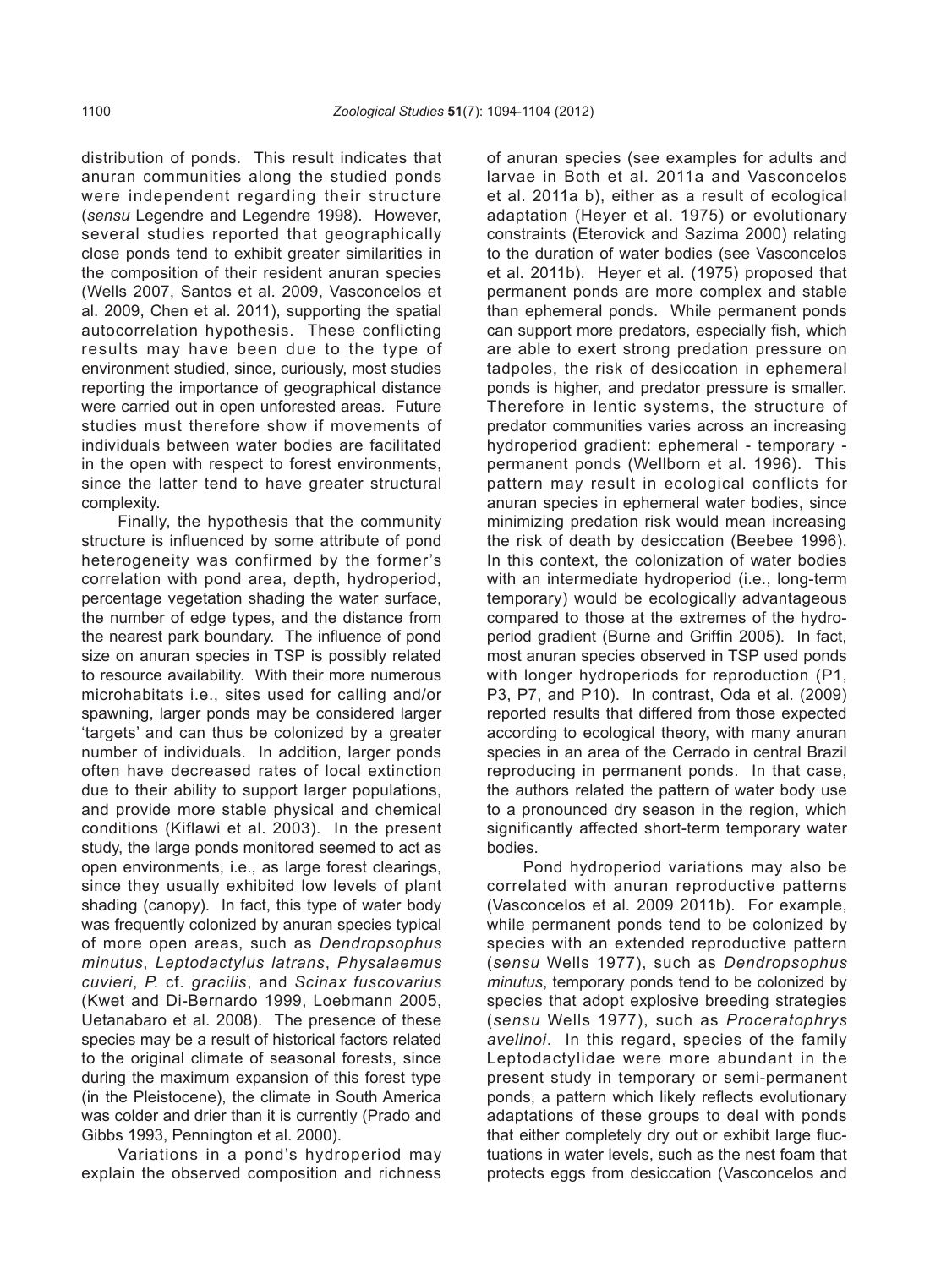Rossa-Feres 2005, Santos et al. 2007).

The presence of *Phyllomedusa tetraploidea*  in permanent and semi-permanent ponds can be explained by considering the reproductive requirements of this species, since their eggs are deposited in nests of leaves from which tadpoles fall directly into lentic water bodies (Haddad and Prado 2005). The use of ponds with large seasonal variations in water contents would therefore be disadvantageous to the reproductive success of this species, as also indicated by observations of Pombal Jr. and Haddad (1992).

Accompanied by reduced levels of water surface cover, deeper ponds at TSP were colonized by *Hypsiboas faber*, *Leptodactylus latrans*, *Lithobates catesbeianus*, and *Physalaemus cuvieri*. The amount of aquatic plants in the ponds is determined by the water depth via a process known as zonation, with the highest concentration of hydrophytes (emergent and floating) occurring in shallower areas, while deeper regions usually are characterized by water surface free of plant growth (Brönmark and Hansson 2005, van der Valk 2006, Williams 2006). The use of this type of water body by anuran species as breeding sites can partly be explained by their greater stability compared to that of shallower water bodies, since at least 2 of the species (*H. faber* and *L. catesbeianus*) observed in the present study have long larval development periods (24 and 23-36 months, respectively) (Bury and Whelan 1984, Kwet and Di-Bernardo 1999). Thus deeper ponds are less likely to dry out before the larval period is completed. However, *L. latrans*  and *P. cuvieri* have short larval development periods (about 45 days each) (Gallardo 1964, Andrade 1995). In this case, the pattern of pond usage is not a reflection of the duration of larval development, but rather the requirements of these 2 species regarding calling sites. Indeed, an examination of the literature reveals that males of *P. cuvieri* vocalize floating on the water surface in places without emergent vegetation (Santos and Rossa-Feres 2007), while males of *L. latrans* commonly vocalize in deeper areas (Fernández and Fernández 1921).

The exclusivity of *Proceratophrys avelinoi*  in shallow and densely vegetated water bodies corroborates the information available in the literature that indicates this species as a habitat specialist (Caldart et al. 2010), since *P. avelinoi*  reproduces mainly among dense vegetation or dead leaves in swamps and shallow ponds (Machado et al. 1999, Kwet and Faivovich 2001, De Sá and Langone 2002). In this case, vegetation

provides protection for spawn, tadpoles, and adults against solar radiation, and effective shelter from visually oriented predators (Cardoso et al*.* 1989, Parris and McCarthy 1999, Vasconcelos et al. 2009). As a complement, the low depth is related to increased water temperature, which favors larval development (Gotthard 2001, Brönmark and Hansson 2005, van der Valk 2006, Williams 2006).

Most anuran species recorded in ponds at TSP are typical of open areas; however, they typically selected pools away from the boundaries of the park. Species occupying open areas within forest fragments require a refuge during dry periods, day roosts during the breeding season, and foraging areas (Silva and Rossa-Feres 2007). This was also reported in northwestern São Paulo, where open-area anuran species are more abundant in ponds near forest remnants (Silva and Rossa-Feres 2007). Such forested areas may therefore provide greater stability for populations due to their humidity and protection against ultraviolet radiation, both of which are very important for anuran conservation.

TSP, the last large remnant of mesophytic semideciduous forest in the state of Rio Grande do Sul, is home to a high diversity of anurans (31 species) (Iop et al*.* 2011), including those dependent on streams located inside the forest, such as *Crossodactylus schmidti* and *Hypsiboas curupi*, which are threatened by changes in humidity and water temperature generated by environmental degradation (e.g., clear-cutting) (Duarte et al. 2012). In fact, TSP is currently threatened by a number of hydroelectric power projects, including that of the Garabi-Panambi complex and others on the Uruguay River. The hydroelectric dams planned as part of these projects will flood extensive areas, including the Salto Yucumã, a peculiar rocky environment which is home to a unique population of *Limnomedusa macroglossa*  recorded at TSP, and an undescribed species of *Leptodactylus* (*L.* aff. *latinasus*). The lack of a buffer zone around TSP is an additional problem facing biodiversity conservation, since such a zone would act as a barrier against the leaching of pesticides and invasion by exotic species. The effectiveness of a buffer zone is essential in order to minimize negative impacts on the local flora and fauna and could potentially prevent/retard the invasion of the park by exotic species. In this context, the lack of a buffer zone has possibly facilitated the invasion by *Lithobates catesbeianus* in TSP. The bullfrog is native to the US and Canada, but was introduced to Brazil for human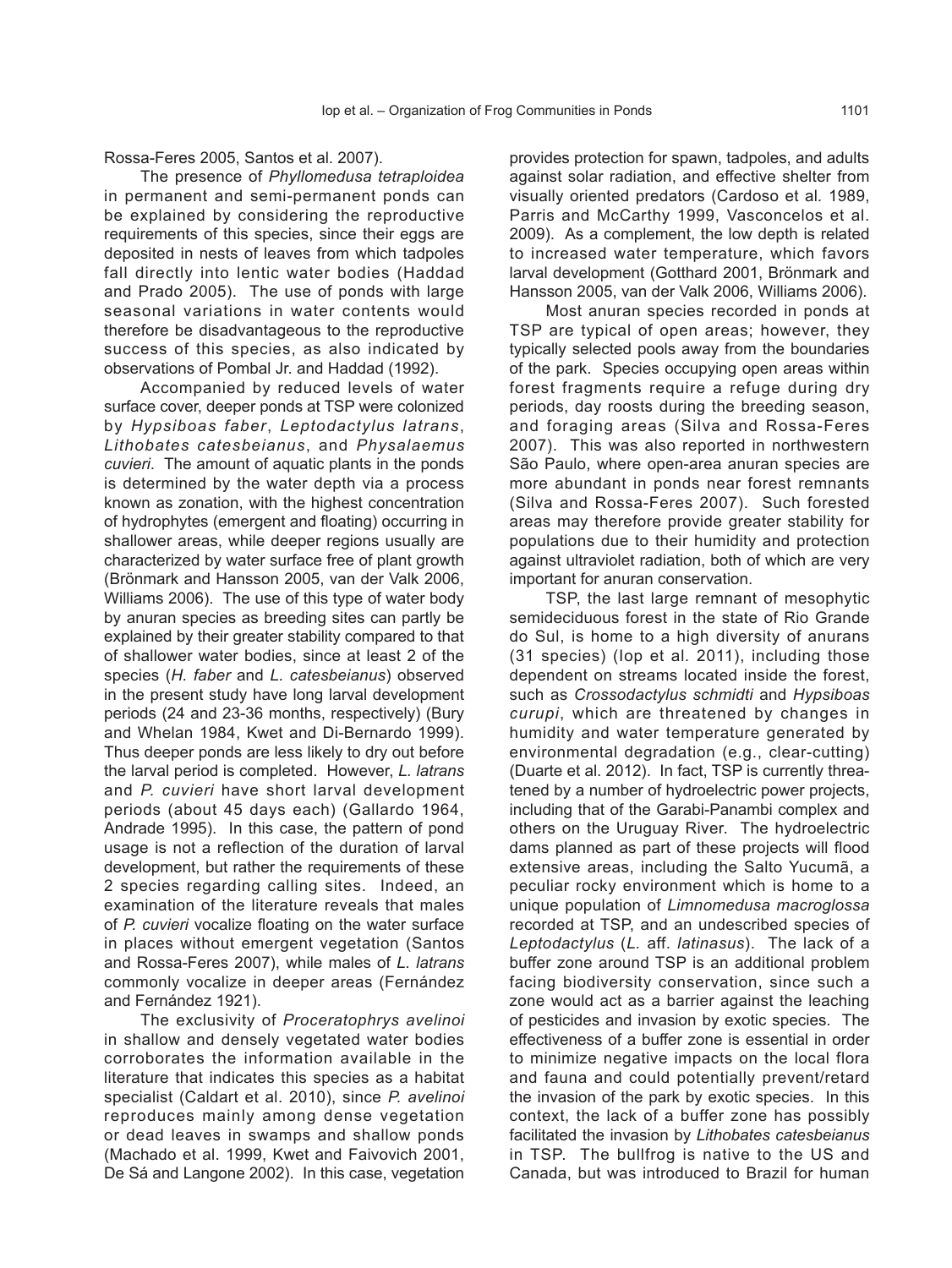consumption in 1935 (Fontanello and Ferreira 2004) and now can be found in 130 municipalities across the country (Both et al. 2011b). The bullfrog is a generalist predator that even eats native frogs (Silva et al. 2009 2011) and has high fertility (Kaefer et al. 2007), attributes that favors its invasion in various parts of the world. It has been found in the TSP since 1996 (Borges-Martins et al. 2002) and may be negatively impacting native frogs. Therefore, it is necessary to evaluate the actual impacts of this species in the park.

In conclusion, the results of our study and of others reported worldwide reveal the heterogeneity of water bodies to be a strong regulator of anuran community structure (Parris 2004, Vasconcelos et al*.* 2009). The variation between studies with respect to the importance of different environmental descriptors, and the role of geographical distance, may simply be a product of the number of water bodies sampled (Vasconcelos et al. 2009), and of the processes that occur on a local scale. As a result, strategies for the conservation of anurans species should be based on the results of studies carried out on both local and regional levels, in order to represent the dynamic processes that operate at different scales.

**Acknowledgments:** The authors are grateful to the director and staff of TSP. SI and VMC would like to thank CAPES for granting the master's degree fellowships, and SZC would like to thank CNPq for the award of a research fellowship (process no. 303359/2009-9). We also thank R.J. Sawaya, R. Maneyro, E.L. Gonsales, D.L. Guadagnin, E.R. Behr, and 2 anonymous reviewers for valuable suggestions on the manuscript, and P.M. Paim, V.M. Lipinski, T.R.N. Bertaso, and M.C. Rocha for their help with fieldwork.

## **REFERENCES**

- Andrade GV. 1995. A história de vida de *Physalaemus cuvieri*  (Anura: Leptodactylidae) em um ambiente temporário. Tese de Doutorado, Univ. Estadual de Campinas, Campinas, Brazil.
- Ayres M, M Ayres Jr, DL Ayres, AS Santos. 2007. BioEstat 5.0. Aplicações estatísticas nas áreas das ciências biológicas e médicas. Belém, Brazil: Sociedade Civil de Mamirauá.
- Becker CG, CR Fonseca, CFB Haddad, RB Batista, PI Prado. 2007. Habitat split and the global decline of amphibians. Science **318:** 1775-1777.
- Beebee TJC. 1996. Ecology and conservation of amphibians. London: Chapman and Hall, 214 pp.
- Borcard D, P Legendre. 2002. All-scale spatial analysis of ecological data by means of principal coordinates of

neighbour matrices. Ecol. Model*.* **153:** 51-68.

- Borges-Martins M, M Di-Bernardo, G Vinciprova, J Measey. 2002. Geographic distribution. *Rana catesbeiana*. Herpetol. Rev. **33:** 319.
- Both C, SZ Cechin, AS Melo, SM Hart. 2011a. What controls tadpole richness and guild composition in ponds in subtropical grasslands? Aust. Ecol. **36:** 530-536.
- Both C, IL Kaefer, TG Santos, SZ Cechin. 2008. An austral anuran assemblage in the Neotropics: seasonal occurrence correlated with photoperiod. J. Nat. Hist*.* **42:** 205- 222.
- Both C, RL Lingnau, A Santos-Jr, B Madalozo, LP Lima, T Grant. 2011b. Widespread occurrence of the American bullfrog, *Lithobates catesbeianus* (Shaw, 1802) (Anura: Ranidae), in Brazil. S. Am. J. Herpetol. **6:** 127-132.
- Both C, AS Melo, SZ Cechin, SM Hartz. 2011c. Tadpole cooccurrence in ponds: When do guilds and time matter? Acta Oecol. **37:** 140-145.
- Brönmark C, LA Hansson. 2005. the biology of lakes and ponds. New York: Oxford Univ. Press, 216 pp.
- Burne MR, CR Griffin. 2005. Habitat associations of poolbreeding amphibians in eastern Massachusetts, USA. Wetlands Ecol. Manage*.* **13:** 247-259.
- Bury RB, JA Whelan. 1984. Ecology and management of the bullfrog. Washington DC: US Fish and Wildlife Service, 23 pp.
- Caldart VM, S Iop, TG Santos, SZ Cechin. 2010. Extension of the geographical distribution of two anuran species for Rio Grand do Sul State, Brazil, with comments on natural history. Biota. Neotrop. **10:** 143-147.
- Cardoso AJ, GV Andrade, CFB Haddad. 1989. Distribuição espacial em comunidades de anfíbios (Anura) no sudeste do Brasil. Rev. Bras. Biol*.* **49:** 241-249.
- Chen S, G Jiang, J Zang, Y Li, H Qian. 2011. Species turnover of amphibians and reptiles in eastern China: disentangling the relative effects of geographic distance and environmental difference. Ecol. Res*.* **26:** 949-956.
- Clarke KR, RN Gorley. 2006. Software PRIMER v6. Plymouth UK: PRIMER-E.
- De Sá RO, JA Langone. 2002. The tadpole of *Proceratophrys avelinoi* (Anura: Leptodactylidae). J Herpetol*.* **36:** 490- 494.
- Duarte H, M Tejedo, M Katzenberger, F Marangoni, D Baldo, JF Beltrans et al. 2012. Can amphibians take the heat? Vulnerability to climate warming in subtropical and temperate larval amphibian communities. Glob. Change Biol. **18:** 412-421.
- Duellman WE, L Trueb. 1994. Biology of amphibians. Baltimore, MD and London: McGraw-Hill, 670 pp.
- Eterovick PC, I Sazima. 2000. Structure of an anuran community in a montane meadow in southeastern Brazil: effects of seasonality, habitat, and predation. Amphib. Reptil*.* **21:** 439-461.
- Fernández K, M Fernández. 1921. Sobre la biología y reproducción de algunos batracios argentinos. I - Cystignathidae. Anal. Soc. Cien. Arg*.* **91:** 97-140.
- Fontanello D, CM Ferreira. 2004. Histórico da Ranicultura nacional. Available at http://www.aquicultura.br/historico. htm Accessed 23 July 2011.
- Gallardo JM. 1964. Consideraciones sobre *Leptodactylus ocellatus* (Amphibia, Anura) y especies aliadas. Physis **68:** 373-384.
- Garcia PCA, G Vinciprova. 2003. Anfíbios. *In* AAB Marques, CS Fontana, E Vélez, GA Bencke, M Schneider, RE Reis,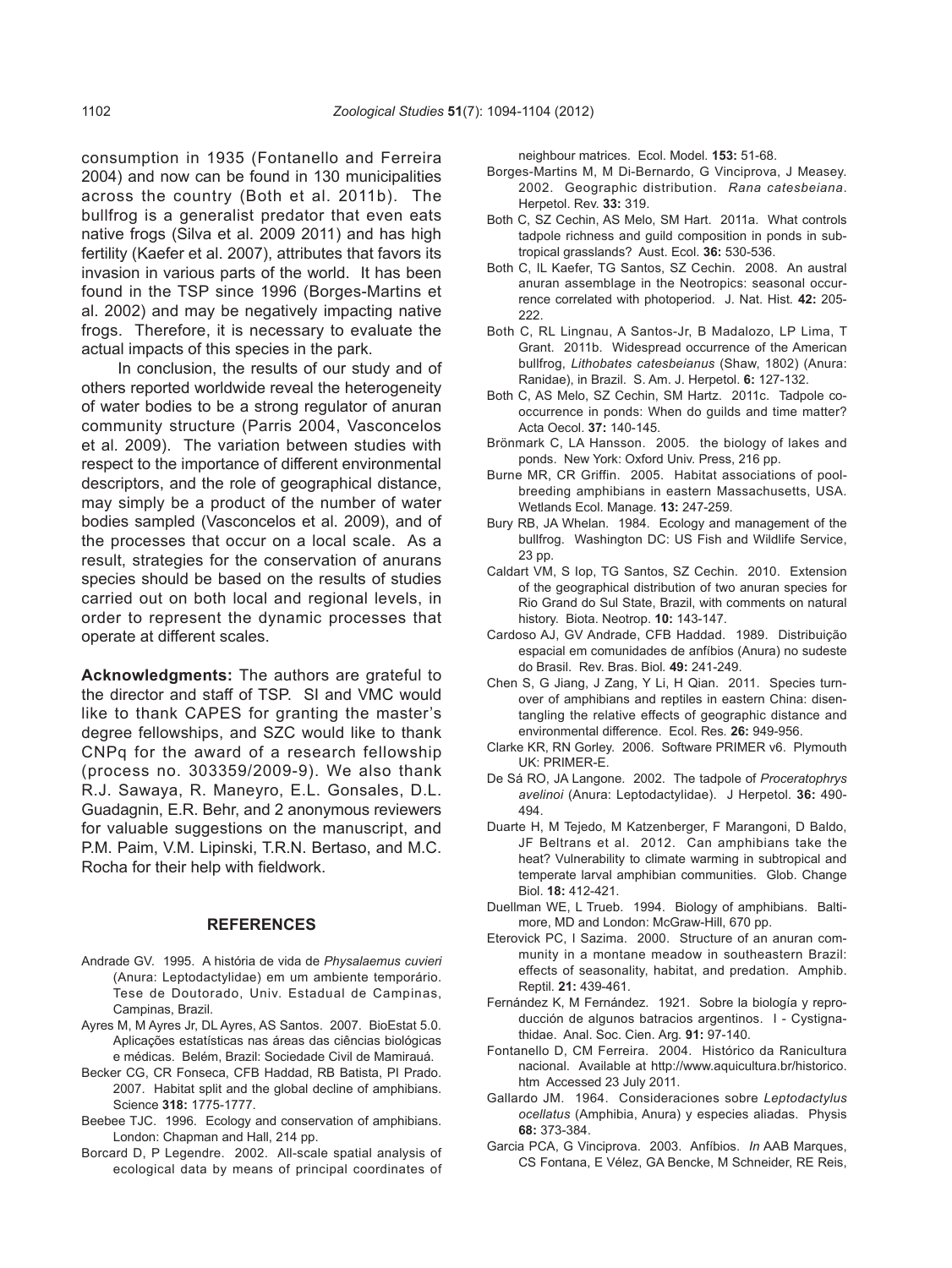eds. Livro vermelho da fauna ameaçada de extinção no Rio Grande do Sul. Porto Alegre, Brazil Edipucrs, pp. 85- 100.

- Gotelli NJ, GL Entsminger. 2003. Swap algorithms in null model analysis. Ecology **84:** 532-535.
- Gotelli NJ, GL Entsminger. 2009. EcoSim: null models software for ecology. Vers. 7. Jericho, VT: Acquired Intelligence and Kesey-Bear. Available at http://garyentsminger. com/ecosim.htm Accessed 10 Apr. 2010.
- Gotthard K. 2001. Growth strategies of ectothermic animals in temperate environments. *In* Environment and animal development. D Atkinson, M Thorndyke, eds. Oxford, UK: BIOS Scientific Publishers, pp. 287-304.
- Gudynas E. 1984. Sobre el Río Uruguay como barrera biogeográfica para anfibios, y la significancia de la presencia de *Leptodactylus chaquensis* Cei, 1950 (Anura, Leptodactylidae) en el Uruguay. Bol. Soc. Zool. Uruguay 2a epoch **2:** 78-89.
- Haddad C, I Sazima. 1992. Anfíbios anuros da Serra do Japi, sudeste do Brasil. *In* LPC Morellato, ed. História Natural da Serra do Japi: ecologia e preservação de uma área florestal no sudeste do Brasil. São Paulo: UNICAMP e FAPESP, pp. 188-210.
- Haddad CFB, CPA Prado. 2005. Reproductive modes in frogs and their unexpected diversity in the Atlantic forest of Brazil. Bioscience **55:** 207-217.
- Hayes TB, P Falso, S Gallipeau, M Stice. 2010. The cause of global amphibian declines: a developmental endocrinologist's perspective. J. Exp. Biol. **213:** 921-933.
- Heyer WR, RW McDiarmid, DL Weigmann. 1975. Tadpoles, predation and pond habitats in the tropics. Biotropica **7:** 100-111.
- Iop S, VM Caldart, TG Santo, SZ Cechin. 2011. Anurans of Turvo State Park: testing the validity of seasonal forest as a new biome in Brazil. J. Nat. Hist. **45:** 2443-2461.
- Kaefer IL, RA Boelter, SZ Cechin. 2007. Reproductive biology of the invasive bulfrog *Lithobathes catesbeianus* in southern Brazil. Ann. Zool. Fenneci. **44:** 435-444.
- Keller A, M Rödel, KE Linsenmair, TU Grafe. 2009. The importance of environmental heterogeneity for species diversity and assemblage structure in Bornean stream frogs. J. Anim. Ecol. **78:** 305-314.
- Kiflawi M, A Eitam, L Blaustein. 2003. The relative impact of local and regional processes on macro-invertebrates species richness in temporary pools. J. Anim. Ecol*.* **72:** 447-452.
- Kopp K, PC Eterovick. 2006. Factors influencing spatial and temporal structure of frog assemblages at ponds in southeastern Brazil. J. Nat. Hist. **40:** 1813-1830.
- Krebs CJ. 1999. Ecological methodology. Menlo Park, California: Addison Wesley Educational Publishers.
- Kwet A, M Di-Bernardo. 1999. Anfíbios. Porto Alegre, Brazil: EDIPUCRS.
- Kwet A, J Faivovich. 2001. *Proceratophrys bigibbosa* species group (Anura: Leptodactylidae), with description of a new species. Copeia **1:** 203-215.
- Legendre P, L Legendre. 1998. Numerical ecology developments in environmental modeling*.* New York: Elsevier.
- Loebmann D. 2005. Os anfíbios da região costeira do extreme sul do Brasil. Pelotas, Brazil: USEB, União Sul-Americana de Estudos da Biodiversidade.
- Machado IF, LFB Moreira, L Maltchik. 2012. Effects of pine invasion on anurans assemblage in southern Brazil

coastal ponds. Amphib. Reptil. **33:** 227-237.

- Machado RA, PS Bernarde, SAA Morato, L Anjos. 1999. Análise comparada da riqueza de anuros entre duas áreas com diferentes estados de conservação no Município de Londrina, Paraná, Brasil (Amphibia: Anura). Rev. Bras. Zool*.* **16:** 997-1004.
- Maluf JRT. 2000. Nova classificação climática do Estado do Rio Grande do Sul. Rev. Bras. Agrometerol*.* **8:** 141-150.
- Observatório Nacional Brasileiro. 2011. Photoperiod. Available at http://euler.on.br/ephemeris/index.php Accessed 14 June 2011.
- Oda FH, RP Bastos, MACS Lima. 2009. Taxocenose de anfíbios anuros no Cerrado do Alto Tocantins, Niquelândia, Estado de Goiás: diversidade, distribuição local e sazonalidade. Biota Neotrop*.* **9:** 219-232.
- Oksanen J, FG Blanchet, R Kindt, P Legendre, PR Minchin, RB O'Hara et al. 2011. Vegan: community ecology package. R. package vers. 2.0-1. Available at http://CRAN. R-project.org/package=vegan Accessed 12 Feb. 2011.
- Oliveira-Filho AT, JA Jarenkow, MJN Rodal. 2006. Floristic relationships of seasonally dry forests of eastern South America based on tree species distribution patterns. *In* RT Pennington, GP Lewis, J Ratter, eds. Neotropical savannas and seasonally dry forests: plant diversity, biogeography, and conservation. Florida, USA: Taylor & Francis CRC Press, pp. 159-192.
- Palmer M. 2010. Ordination methods for ecologists. Available at http://ordination.okstate.edu/ Accessed 4 Apr. 2010.
- Parris KM. 2004. Environmental and spatial variables influence the composition of frog assemblages in subtropical eastern Australia. Ecography **27:** 392-400.
- Parris KM, MA McCarthy. 1999. What influences the structure of frog assemblages at forest streams? Aust. J. Ecol. **24:** 495-502.
- Pennington RT, DE Prado, CA Pendry. 2000. Neotropical seasonally dry forests and Quaternary vegetation changes. J. Biogeogr*.* **27:** 261-273.
- Pombal Jr JP, CFB Haddad. 1992. Espécie de *Phyllomedusa*  do grupo *burmeisteri* do Brasil oriental, com descrição de uma espécie nova (Amphibia, Hylidae). Rev. Bras. Zool*.*  **52:** 217-229.
- Prado DE. 2000. Seasonally dry forests of tropical South America: from forgotten ecosystems to a new phytogeographic unit. Edin. J. Bot. **57:** 437-461.
- Prado DE, PE Gibbs. 1993. Patterns of species distributions in the dry seasonal forests of South America. Ann. Miss. Bot. Gard. **80:** 902-927.
- Robson DS. 1972. Appendix: statistical tests of significance. J. Theor. Biol. **34:** 350-352.
- Santos TG, K Kopp, MR Spies, R Trevisan, SZ Cechin. 2008. Distribuição temporal e espacial de anuros em área de Pampa, Santa Maria, RS. Iheringia (Zool.) **98:** 244-253.
- Santos TG, DC Rossa-Feres. 2007. Similarities in calling site and advertisement call among anuran amphibians in southeastern Brazil. S. Am. J. Herpetol. **2:** 17-30.
- Santos TG, DC Rossa-Feres, L Casatti. 2007. Diversidade e distribuição espaço-temporal de anuros em região com pronunciada estação seca no sudeste do Brasil. Iheringia (Zool.) **97:** 37-49.
- Santos TG, TS Vasconcelos, DC Rossa-Feres, CFB Haddad. 2009. Anurans of a seasonally dry tropical forest: Morro do Diabo State Park, São Paulo State, Brazil. J. Nat. Hist. **43:** 973-993.
- Scott NJ Jr, BD Woodward. 1994. Surveys at breeding sites.